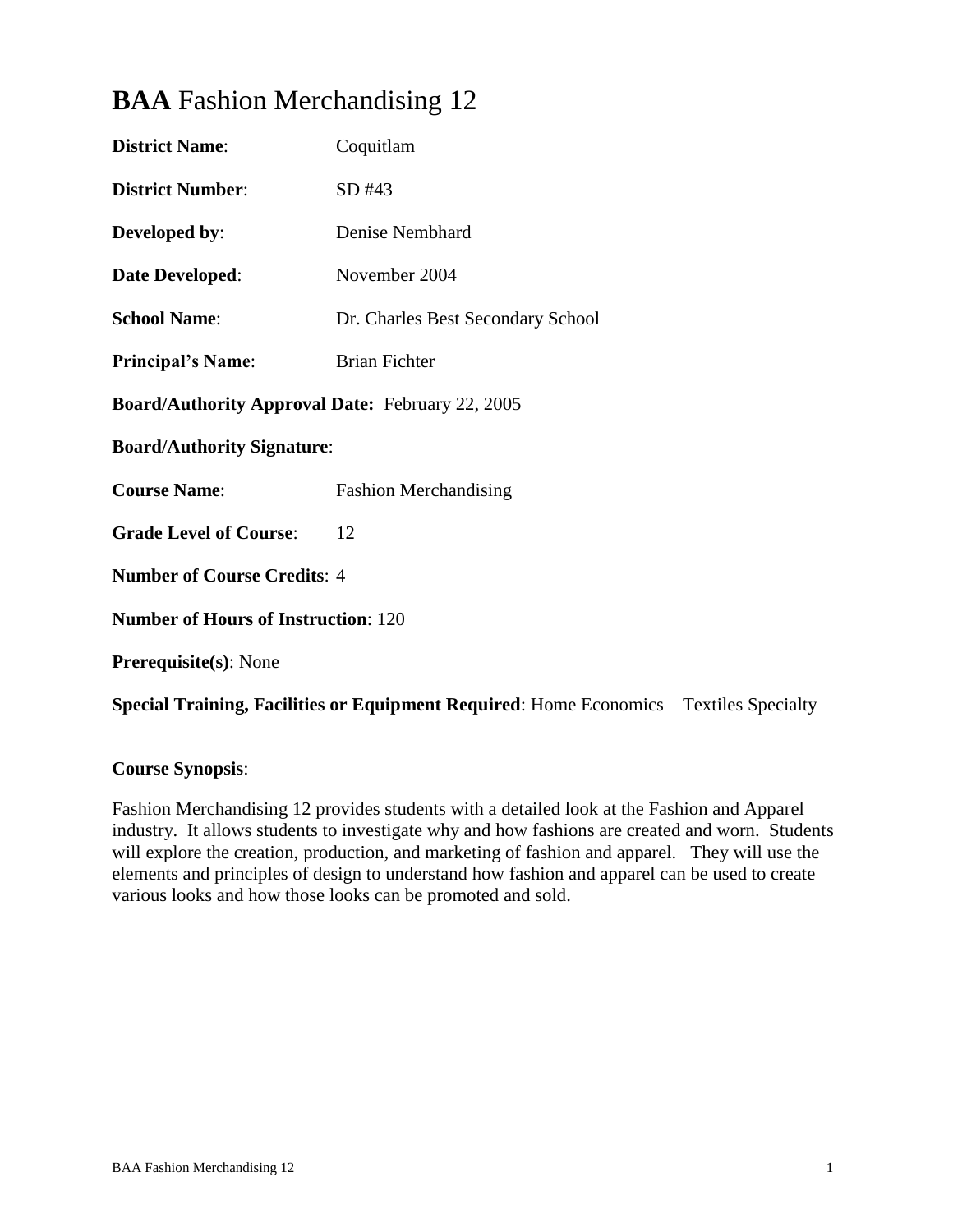**Rationale:** This course is designed for those students who are interested in fashion, design, and related disciplines, but do not want to focus on garment construction. Fashion Merchandising 12 allows students to study all aspects of fashion, including design, fashion designers, and the marketing of fashion. Students are able to apply the elements and principles of design throughout the many aspects of the course.

# **Organizational Structure:**

| <b>Unit/Topic</b>                             | <b>Title</b>                        |                    | <b>Time</b> |
|-----------------------------------------------|-------------------------------------|--------------------|-------------|
| Unit 1                                        | <b>Fashion and Human Behaviour</b>  |                    | 10 hours    |
| Unit 2                                        | <b>Trends Throughout History</b>    |                    | 10 hours    |
| Unit 3                                        | <b>Fashion Illustration</b>         |                    | 12 hours    |
| Unit 4                                        | <b>Understanding Fabrics</b>        |                    | 20 hours    |
| Unit 5<br>Designing and Manufacturing Apparel |                                     | 38 hours           |             |
| Unit 6                                        | Merchandising and Marketing Fashion |                    | 30 hours    |
|                                               |                                     | <b>Total Hours</b> | 120 hours   |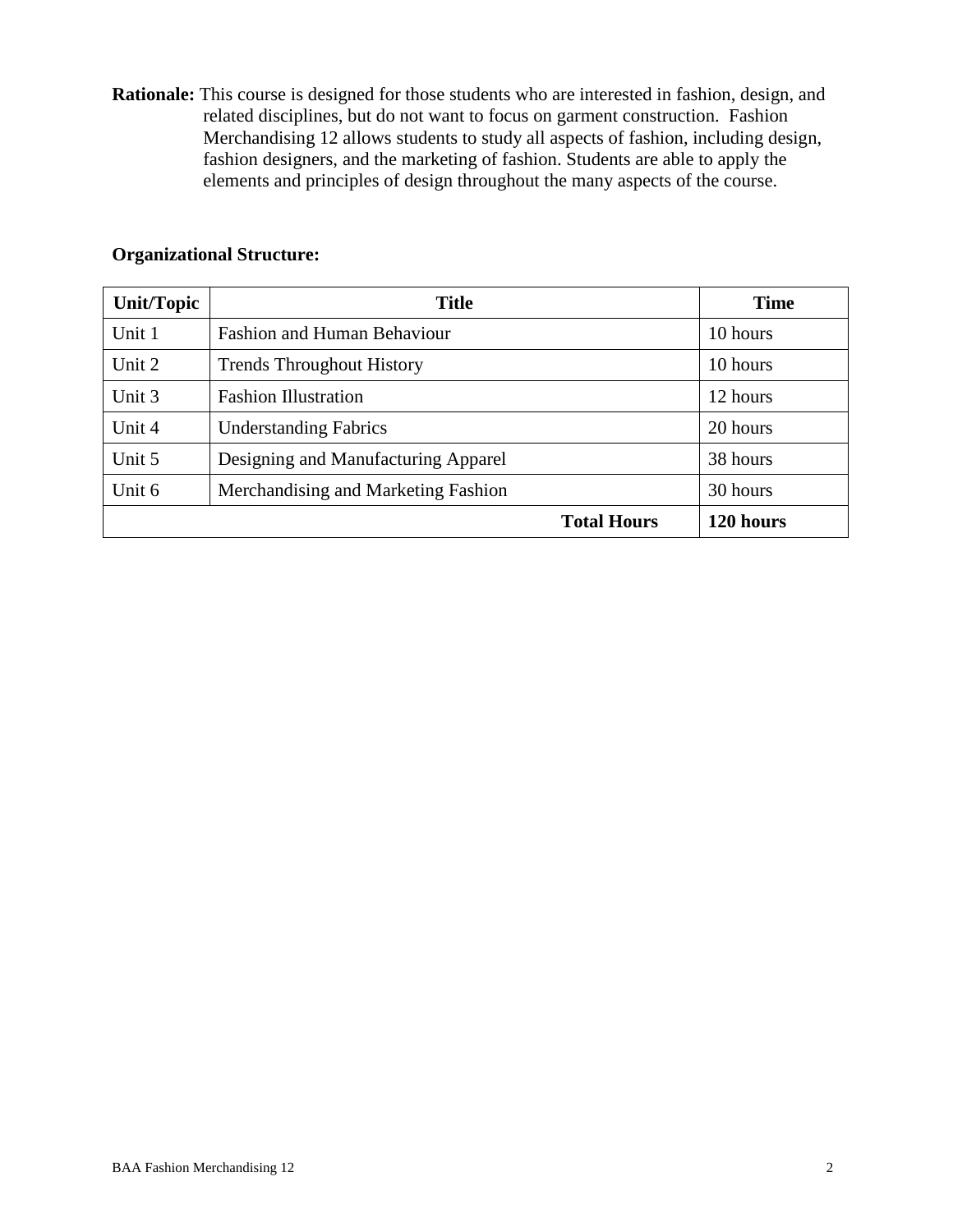# **Unit/Topic/Module Descriptions:**

#### **Unit 1**:**Fashion and Human Behaviour Time: 10 hours**

# In this unit, students will investigate the various reasons why people wear clothing. They will evaluate a range of factors that influence fashion choices that they, as well as others, make. The impact of clothing from various cultures will be explored. Students will learn how fashion can be used as a method of communication to express one's personal and group identity.

#### **Curriculum Organizers - Textile Fundamentals**

*It is expected that students will:*

- Use correct vocabulary to discuss fashion
- Analyse how clothing satisfies certain physical, psychological, and social needs

#### **Curriculum Organizers - Consumerism**

*It is expected that students will:*

 Assess the relationship between individual clothing choices and an individual's sense of belonging

#### **Curriculum Organizers - History, Culture, and Tradition**

- Identify the historical and cultural factors that influence the use of textiles
- Describe the role of textiles in the customs and traditions of various cultures
- Evaluate various reasons why people wear clothes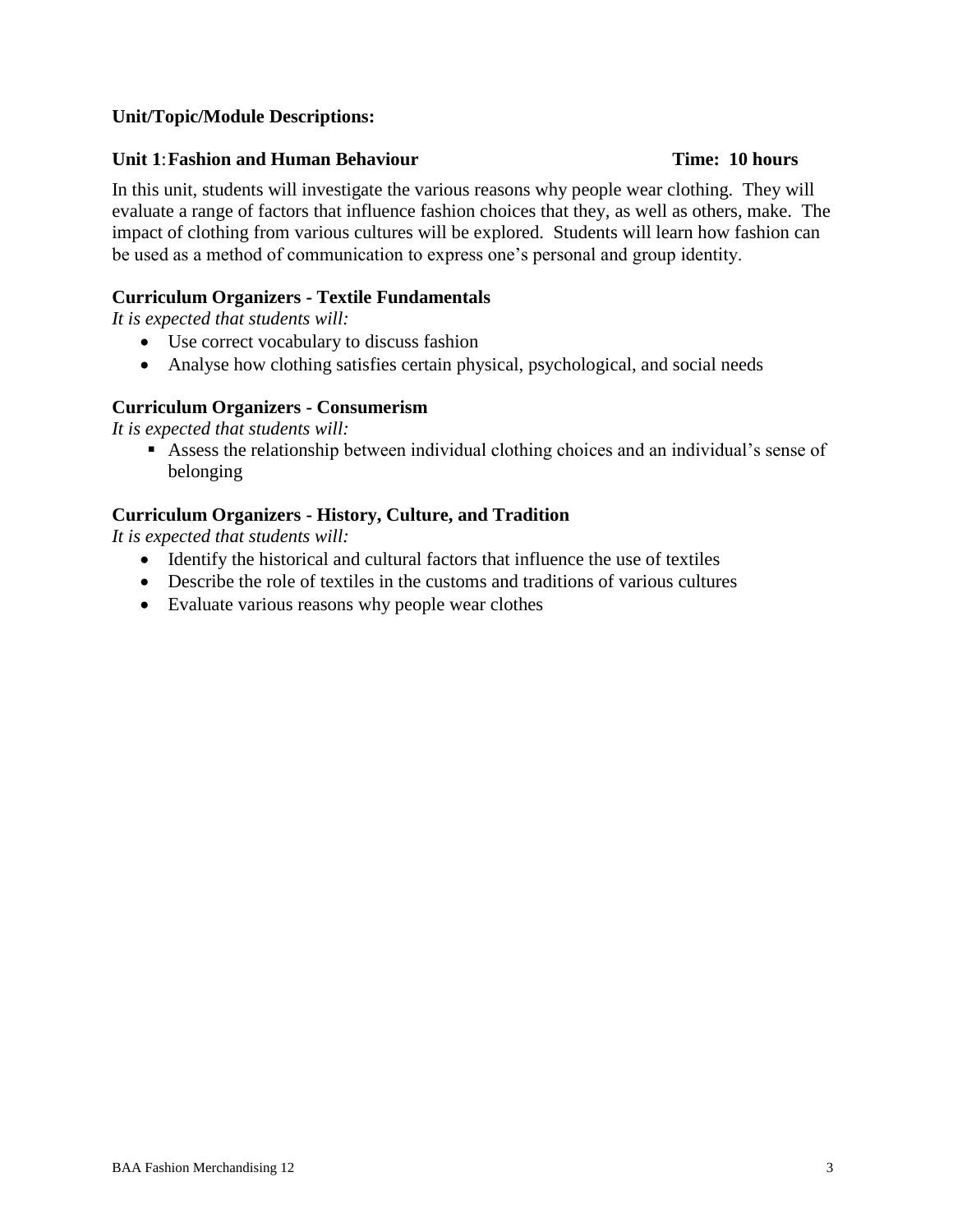### **Unit 2: Trends Throughout History Time: 10 hours**

Students will develop a historical perspective of fashion and analyse the various factors (e.g. social, economics, political) that have an influence on fashion and fashion styles. Students will also examine how trends are developed over time and will begin to anticipate upcoming trends.

#### **Curriculum Organizers - Textile Fundamentals**

*It is expected that students will:*

Use correct vocabulary to discuss fashion

### **Curriculum Organizers - History, Culture, and Tradition**

- Describe historical, political, and cultural influences on historical and contemporary clothing
- Identify and discuss the concept of fashion cycles
- Identify and discuss the concept of fashion trends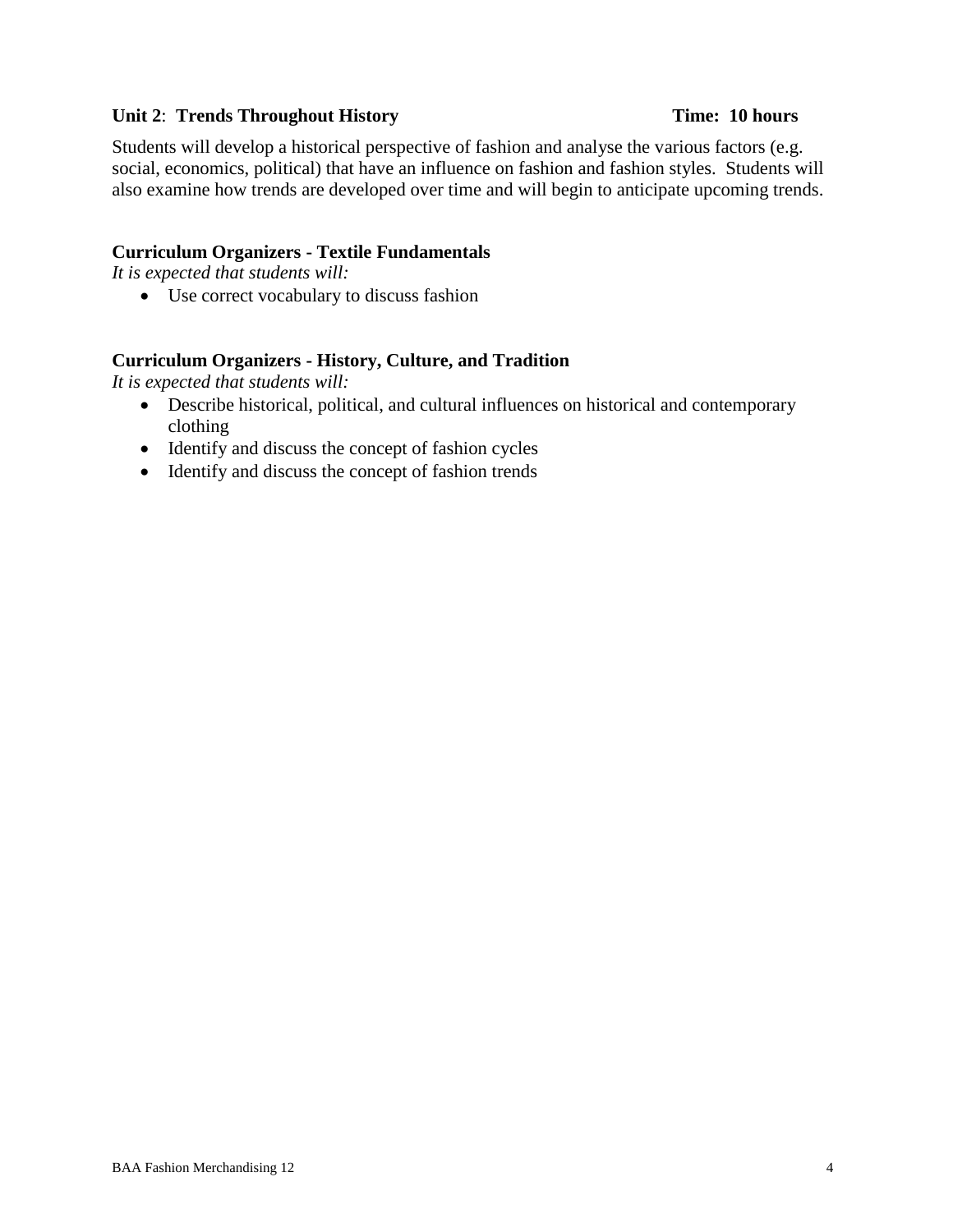#### **Unit 3: Fashion Illustration Time: 12 hours**

Students will be introduced to fashion illustration, and the use of croquis as a design tool. Throughout the course, students will create and sketch their own fashion concepts. They will create technical drawings that identify various design features of fashion and apparel.

#### **Curriculum Organizers - Textile Fundamentals**

*It is expected that students will:*

Use correct vocabulary to discuss fashion

#### **Curriculum Organizers - Textile Processes**

- Identify a croquis
- Explain how croquis are used to create designs
- Describe the role of technical drawings in the design of apparel items
- Sketch garment designs from a specific inspiration point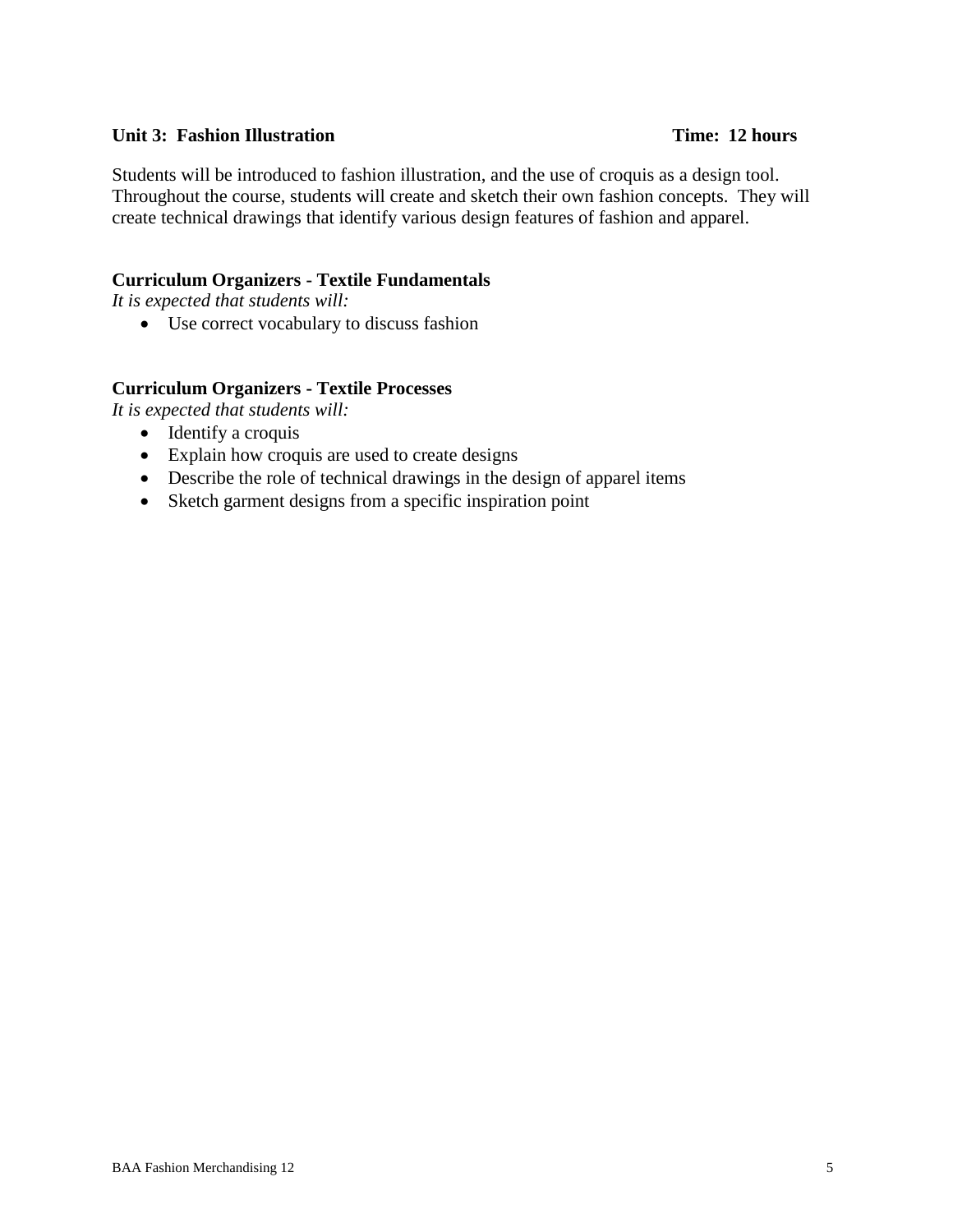### **Unit 4**: **Understanding Fabrics Time: 20 hours**

In this unit, students will be able to describe the properties of fibres, as well as explain how fibres are turned into yarns and fabrics. Students will evaluate various fabrics, based on their intended uses. They will research various types of finishes that can affect the end look of a fabric. Students will also examine various methods by which fabrics can be manipulated

# **Curriculum Organizers - Textile Fundamentals**

*It is expected that students will:*

- Explain and use appropriate textile terminology
- Identify different fabrics and their uses

### **Curriculum Organizers - Textile Processes**

*It is expected that students will:*

- Describe the processes involved in producing fabric from a yarn
- Describe technological changes in textile production
- Evaluate the qualities of various fabrics
- Identify ways in which fabrics can be manipulated

### **Curriculum Organizers - Textile Products**

*It is expected that students will:*

• Identify fibres by using a variety of testing processes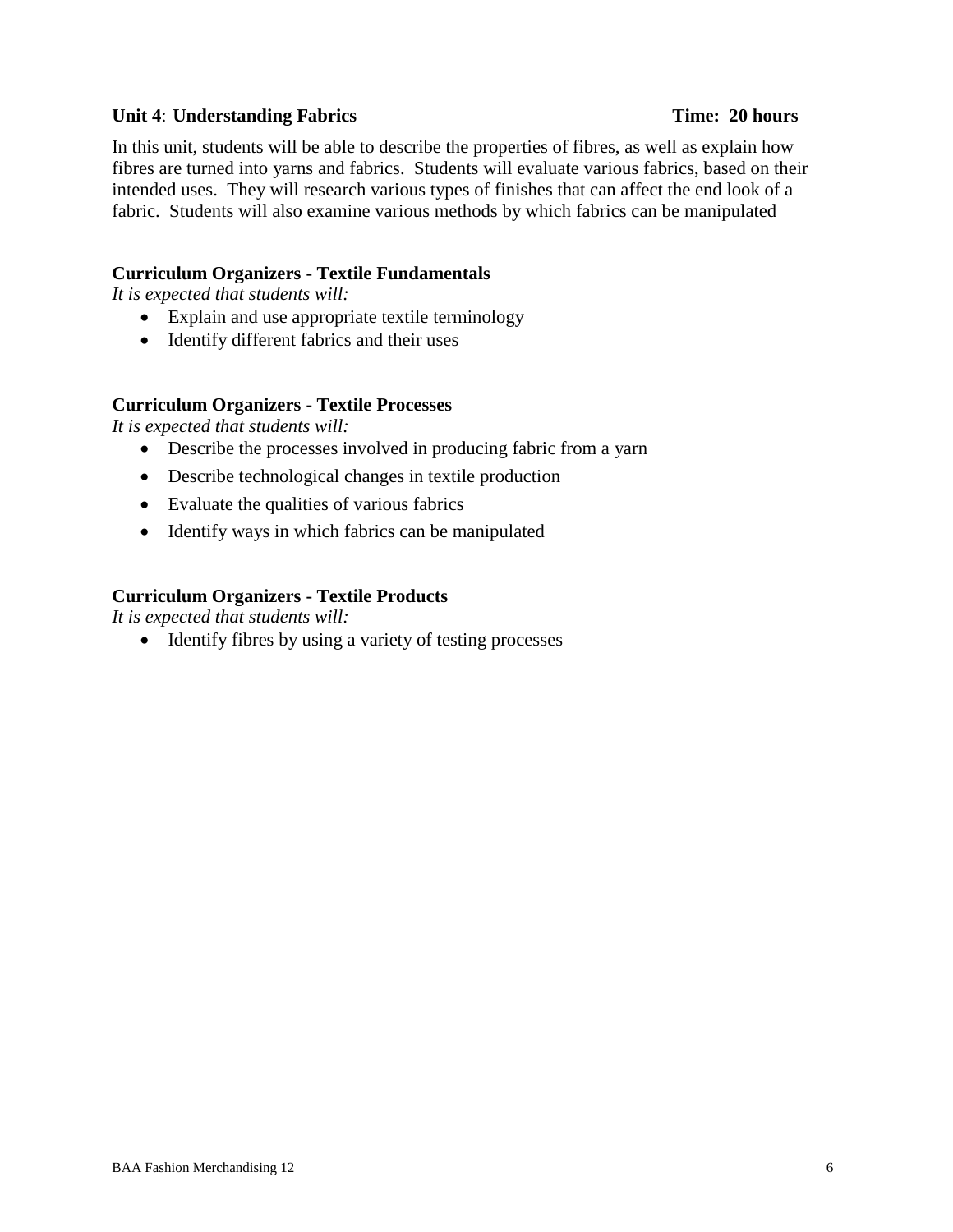# **Unit 5**: **Designing and Manufacturing Apparel Time: 38 hours**

Students will investigate the various elements and principles of design as well as how designers use these in the design process. They will research the process by which apparel and accessories are designed and created, as well as the conditions under which apparel and accessories are created In addition, students will examine how the principles of design can be used to produce varied effects in ones appearance.

# **Curriculum Organizers - Textile Fundamentals**

*It is expected that students will:*

- Identify and apply the principles and elements of design used in textile products
- Describe how the principles and elements of design are used in textile products
- Evaluate garments for the application of the principles and elements of design
- Explain how colour and colour schemes are used as design elements
- Demonstrate an appreciation of the aesthetic and functional value of textiles
- Describe the effect that clothing shape has on appearance
- Evaluate how clothing design can be used to enhance and detract from body shapes
- Explain how the principles of design can be used to create harmony in clothing design

### **Curriculum Organizers - Textile Products**

*It is expected that students will:*

- Describe techniques used in textile design and production
- Identify various neckline and collar styles for men's' and women's apparel
- Identify skirt, pant, coat, and jacket styles for men's and women's apparel

### **Curriculum Organizers - Textile Processes**

*It is expected that students will:*

- Describe the development of the Fashion Industry
- Describe career opportunities in the design, production, and marketing of textiles

### **Curriculum Organizers - Consumerism**

- Critique the conditions under which textile items are manufactured
- Assess the relationship between individual clothing choices and global issues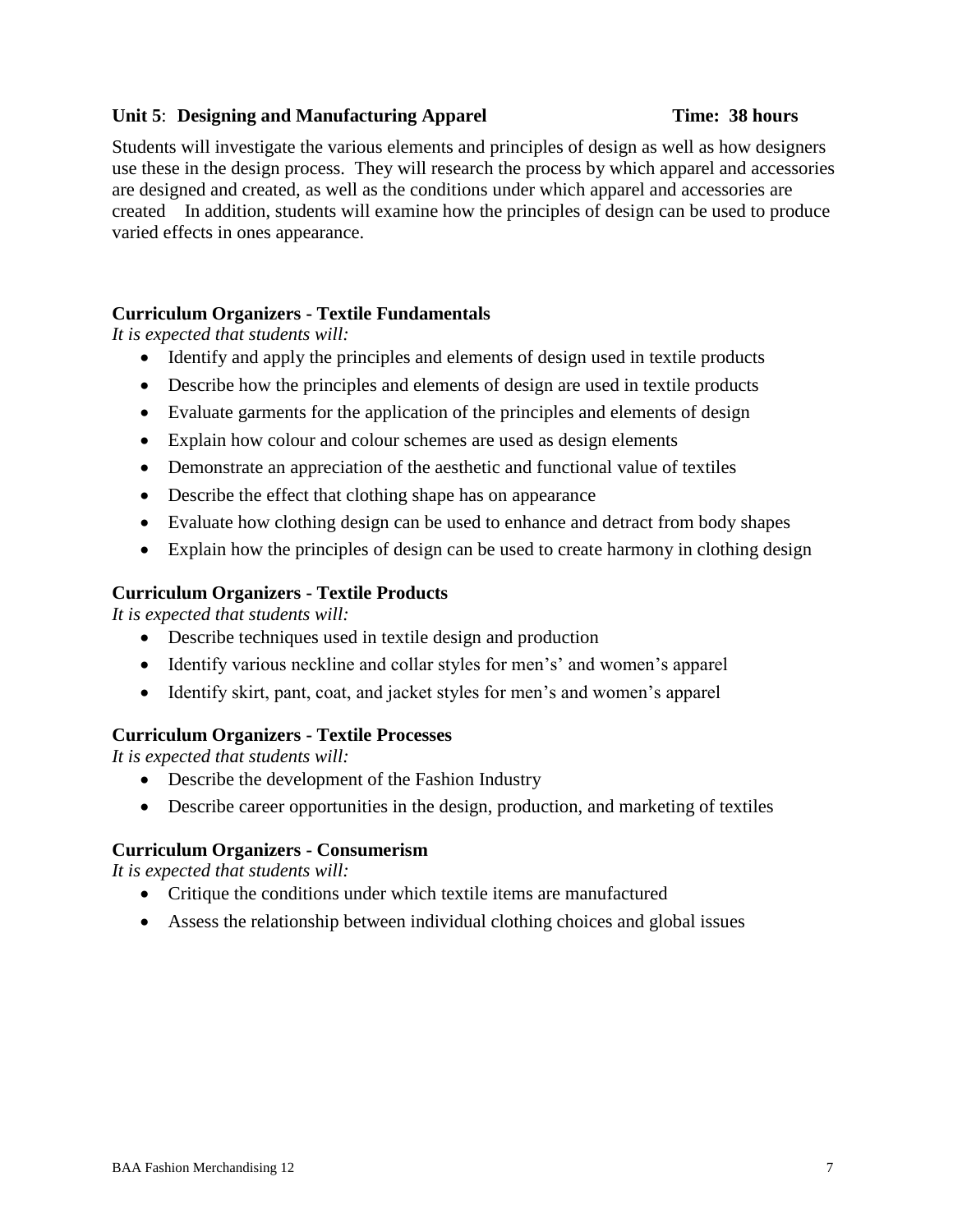### **Unit 6**: **Merchandising and Marketing Fashion Time: 30 hours**

This unit shows students the process by which fashion is merchandised and marketed to customers. Canadian, as well as international fashion markets will be highlighted. Students will investigate the various careers available in the fashion industry. Using various marketing principles, they will demonstrate how fashions are promoted within the industry as well as to the general public.

# **Curriculum Organizers - Textile Fundamentals**

*It is expected that students will:*

Develop a plan to co-ordinate textile items in a wardrobe or interior design project

### **Curriculum Organizers - Textile Processes**

*It is expected that students will:*

- Explain the role of accessories in the fashion industry
- Describe career opportunities in the design, production, and marketing of textiles
- Describe the role of the Canadian Fashion Industry

### **Curriculum Organizers – Marketing/Consumerism**

- Describe factors that influence textile choices
- Describe and evaluate customer service practices
- Identify factors that contribute to effective retail practice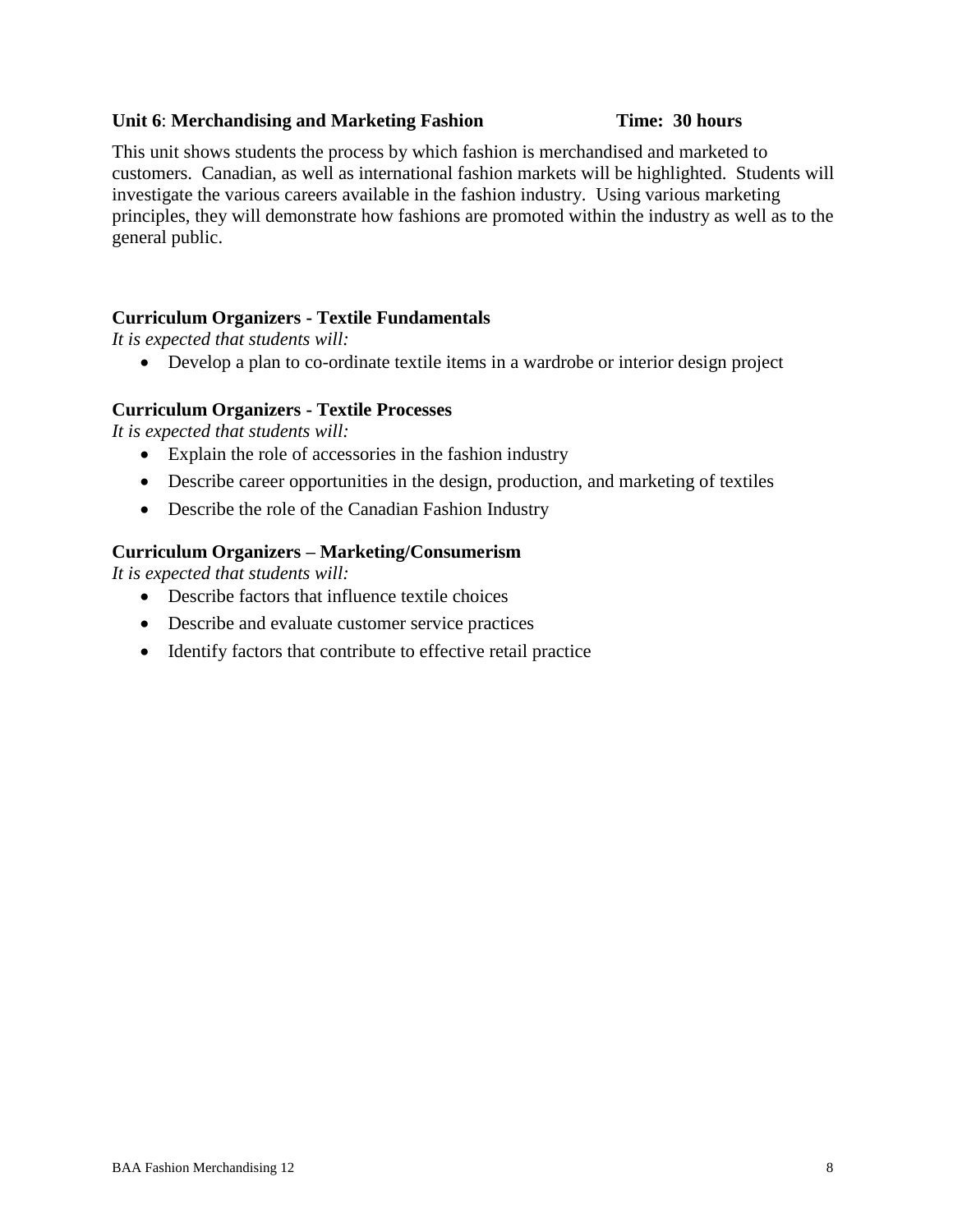### **Instructional Component:**

- $\blacksquare$  Lecture
- Discussion
- Individual and Group Work
- **Field Trips**
- Sketching
- Individual and Group Presentations
- Research Projects
- **Brainstorming**

### **Assessment Component**:

- Effective formative assessment via:
	- o Clearly articulated and understood learning intentions and success criteria
	- o Questions posed by students, peers and teachers to move learning forward Discussions and dialogue
	- o Feedback that is timely, clear and involves a plan
	- o Students are resources for themselves and others peer and self-assessment
	- o Student ownership

Formative assessment used to adapt learning experiences and inquiry plans on an on-going basis to meet specific learning goals.

Development, awareness and action, based upon metacognition intended to lead to learner independence and self-coaching.

Summative Assessment:

Summative assessments will be determined as students demonstrate proficiency/mastery toward particular learning outcomes. Summative assessments and final grades will reflect the following:

- Students will work collaboratively with the teacher to determine summative achievement on assignments and letter grades based upon dialogue, and evidence of learning
- Behaviour and work habits will NOT be included when determining letter grades
- Marks will not be deducted for late work
- Extra credit and bonus marks will not be awarded
- Plagiarizing will not result in reduced marks/grades –the student will be required to demonstrate their learning authentically
- Attendance will not be considered toward letter grade
- Only individual learning demonstrated –no group marks will be used to determine grades
- Letter grades will reflect learning towards the learning outcomes articulated above
- Letter grades will be based upon criteria provided/agreed upon toward the learning outcomes
- Letter grades will be determined in relation to the learning outcomes not in comparison to the achievement of other students